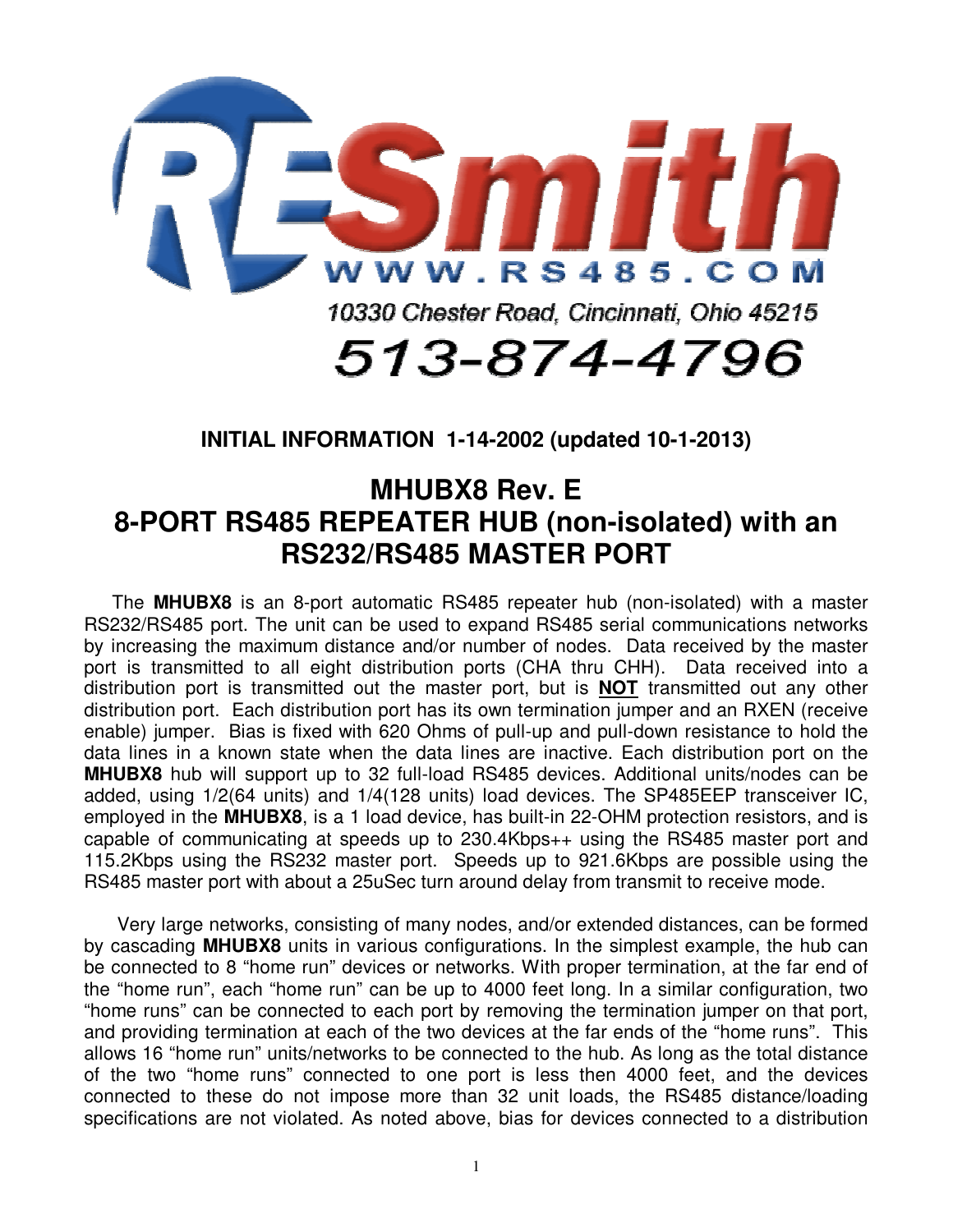port on the **MHUBX8** is provided by the **MHUBX8**. In either of these two simple configurations up to 256 1 unit loads/nodes can be connected using only one **MHUBX8** repeater.

If additional **MHUBX8** repeaters are cascaded on the distribution ports of the base **MHUBX8** repeater, the number of total nodes, which communicate with the master port on the base **MHUBX8** unit, is essentially unlimited. For example 9 **MHUBX8** repeaters can support up to 2048 nodes. Another example would be to use an **IBS485HV** 5-port isolated repeater for the master hub and 5 **MHUBX8** for additional distribution for up to 1280 devices on 5 isloated legs. Note: This configuration would require 6 individual power supplies to maintain the isolation. Please call Ron at 513-874-4796 or 513-638-0228 Cell, for additional information.

However, once an RS485 network exceeds about 32 nodes on a network, serious consideration should be given to using galvanic isolation. Even though some IC manufacturers offer light loading devices, that can accommodate 256 or even 400 nodes on one RS485 network, you may **NOT** want to build such a network for a few reasons. One reason is that, large networks accumulate distributed electrical noise, which can make communications unreliable. In general it is very important not to run communications wires in the same trough or conduit or in parallel with AC power cables. Maintain as much distance as possible and cross any power cable at a right angle. While shielding is not specified for RS485 systems, it can help in many instances. By "isolating" sections of a large network, the accumulated noise on one isolated leg is not so likely to cause a data error that will propagate to another leg of the network. Galvanic isolation will break a large problem into several small, but manageable ones. Galvanic isolation can also help eliminate "ground loops."

 Another potential problem with large networks without isolation, is that severe damage can occur to your entire system, if a high voltage source is connected (accidentally or otherwise) to your communications lines. Your entire network could be damaged. With galvanic isolation the damage is generally limited to only one leg of the network, except in extreme cases of very high voltage (induced by lightening for example). While it goes against conventional wisdom, and can potentially cause a problem with circulating currents by grounding a shielded cable at both ends, this method is very effective at keeping induced lightening noise away from the communications lines. In the alternative, ground one end of the shield and connect the other end to ground through a bi-directional transient protector (from a few volts to a few hundred volts depending on the situation). R.E.Smith also provides an extensive line of optical/transformer isolated repeaters and multi-port repeaters as well as a series of fiber optic products which provide very high isolation. These products are extremely effective in applications involving industrial control, large RS485 networks, outdoor data links between buildings, etc. Please see out new **SMFCOMX Fiber Optic Platform (20+ Configurations)**.

An onboard switching regulated power supply will accept 9-35VDC input power. Typical power usage is about 1.25W with a maximum of 2.0W. A 12Vdc switching and regulated power supply is available from R.E. Smith as an optional accessory. Power can be applied to either screw terminals or to a 2.1mm connector with center positive. A reverse polarity diode protect the unit from operating the polarity is reversed.

Because the **MHUBX8** master port is both RS232 and RS485 compatible, you can communicate with the devices connected to the distribution ports in either protocol. This allows a convenient way to connect the **MHUBX8** to a desktop computer or laptop without the need for a separate RS232 $\Leftrightarrow$ RS485 converter. You can also trouble shoot an active network by connecting a monitoring computer to the master port which is not being used for control. For